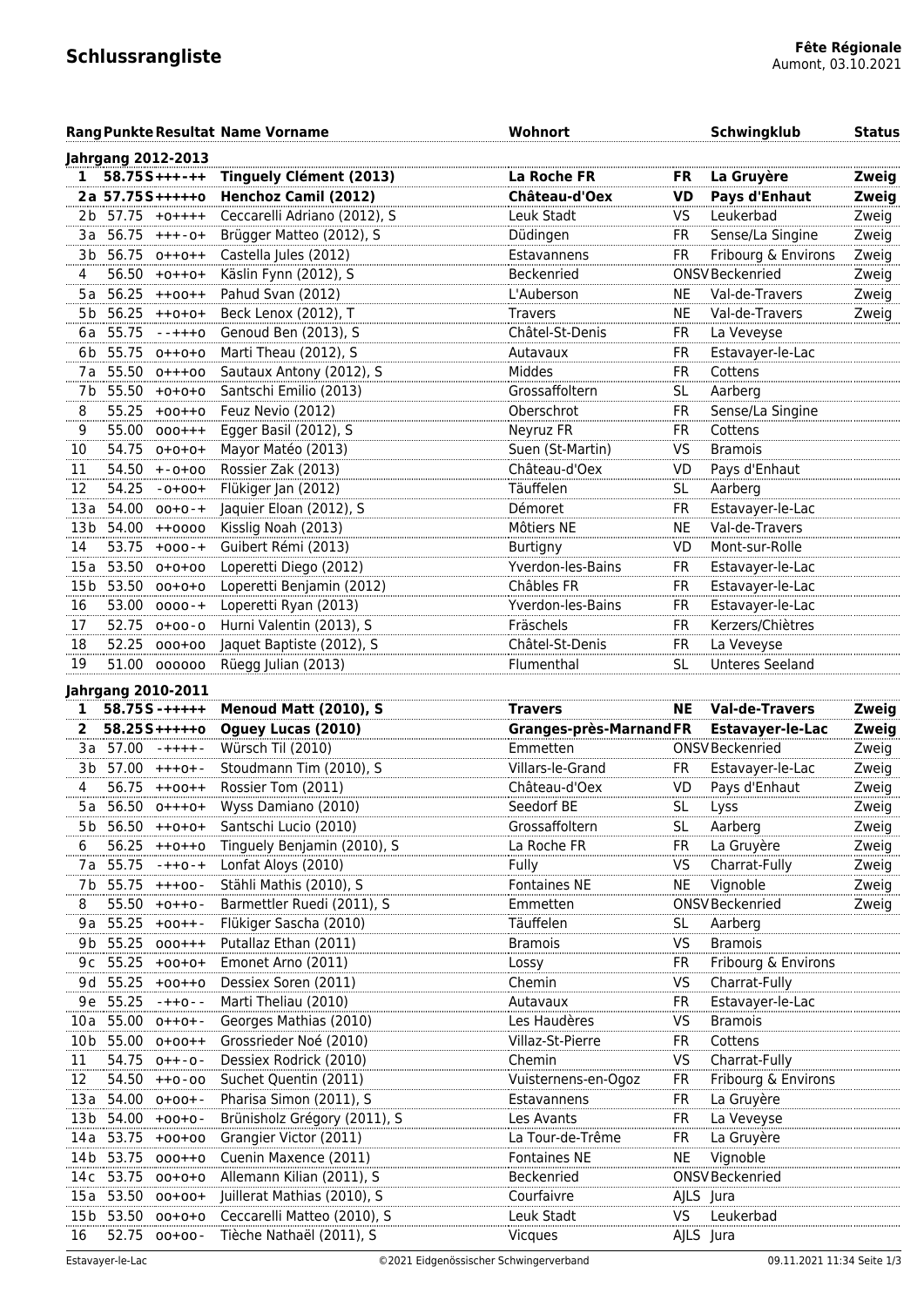## $Schlussrang$ *liste*

|                 |                       |                           | <b>Rang Punkte Resultat Name Vorname</b>   | <b>Wohnort</b>        |             | Schwingklub                          | <b>Status</b> |
|-----------------|-----------------------|---------------------------|--------------------------------------------|-----------------------|-------------|--------------------------------------|---------------|
| 17              |                       | 52.25 000+00              | Leuenberger Arthur (2011), S               | <b>Fontaines NE</b>   | NE.         | Vignoble                             |               |
| 18              |                       | 51.50 00000-              | Pochon Joris (2011), S                     | Les Hauts-Geneveys    | NE.         | Vignoble                             |               |
| 19              |                       | 51.00 000000              | Kisslig Illyan (2011)                      | Môtiers NE            | <b>NE</b>   | Val-de-Travers                       |               |
| 20              | $36.75 +0+0$          |                           | Ney Yanis (2010)                           | Vallon                | <b>FR</b>   | Estavayer-le-Lac                     | Unfall        |
| 21              | $9.75 +$              |                           | Toffel Rémy (2011)                         | Middes                | <b>FR</b>   | Cottens                              | Unfall        |
| 22              | 8.50 o                |                           | Gallandat Alexandre (2011), T              | Rovray                | <b>FR</b>   | Estavayer-le-Lac                     | Unfall        |
|                 |                       | <b>Jahrgang 2008-2009</b> |                                            |                       |             |                                      |               |
| 1               |                       | 58.00 ++++0+              | Trachsel Adrien (2008), S                  | <b>Travers</b>        | <b>NE</b>   | Val-de-Travers                       | Zweig         |
|                 | 2a 57.50S-++++-       |                           | Rüegg Christian (2008)                     | <b>Flumenthal</b>     | <b>SL</b>   | <b>Unteres Seeland</b>               | Zweig         |
|                 | $2b$ 57.50S-++++-     |                           | Jacquaz Gaëtan (2008)                      | <b>Ecuvillens</b>     | <b>FR</b>   | <b>Fribourg &amp; Environs Zweig</b> |               |
| 3               | 57.25                 | $+++0+0$                  | Amacker Nico (2008), S                     | Agarn                 | VS          | Leukerbad                            | Zweig         |
| 4 a             | 56.75                 | $-+0+++$                  | Marti Thierry (2009)                       | Autavaux              | FR          | Estavayer-le-Lac                     | Zweig         |
| 4b              | 56.75                 | $0++-++$                  | Boschung Levin (2008), S                   | Oberschrot            | FR          | Sense/La Singine                     | Zweig         |
| 4с              | 56.75                 | $+++00+$                  | Girard Noé (2009), S                       | Le Crêt-près-Semsales | FR          | La Veveyse                           | Zweig         |
| 5.              |                       | $56.50 ++0+0+$            | Crausaz Alexis (2009), S                   | Lussy FR              | FR.         | Cottens                              | Zweig         |
| 6               |                       | $56.25$ 0++++0            | Vuichoud Clément (2008)                    | La Tzoumaz            | VS          | Charrat-Fully                        | Zweig         |
| 7               |                       | $56.00 -++-+$             | Tissot Maxence (2008), S                   | Boudry                | <b>NE</b>   | Val-de-Travers                       | Zweig         |
| 8 a             |                       | $55.75 + - + + -$         | Tissot Arnaud (2008), S                    | Boudry                | <b>NE</b>   | Val-de-Travers                       | Zweig         |
| 8b              | 55.75                 | $+0-++-$                  | Schwab Fabio (2008), S                     | Jeuss                 | <b>FR</b>   | Kerzers/Chiètres                     | Zweig         |
| 8с              | 55.75                 | $-++00+$                  | Suchet Maxime (2009), S                    | Grandvillard          | <b>FR</b>   | Fribourg & Environs                  | Zweig         |
|                 | 8d 55.75              | $00 - + + +$              | Allemann Luc (2008), S                     | Beckenried            |             | ONSV Beckenried                      | Zweig         |
|                 | 9a 55.50              | $+0+ -0+$                 | Toffel Colin (2008)                        | Middes                | <b>FR</b>   | Cottens                              |               |
|                 | 9b 55.50              | $+0+0+0$                  | Pharisa Samuel (2009)                      | Estavannens           | FR          | La Gruyère                           |               |
|                 | 10a 55.25             | $0+0+ - +$                | Flüeler Philipp (2008), S                  | Büren NW              |             | ONSV Beckenried                      |               |
| 10 b            | 55.25                 | $0+0+0+$                  | Monney Quentin (2008), S                   | Progens               | FR          | La Veveyse                           |               |
|                 | 10c 55.25             | $+0+00+$                  | Castella Martin (2009), S                  | Estavannens           | FR.         | Fribourg & Environs                  |               |
|                 | $11a$ 55.00 $00+++$ - |                           | Piller Jonas (2009)                        | Oberschrot            | <b>FR</b>   | Sense/La Singine                     |               |
|                 |                       | 11b 55.00 ++0+00          | Henchoz Ami (2008)                         | Château-d'Oex         | <b>VD</b>   | Pays d'Enhaut                        |               |
|                 |                       |                           | 12a 54.75 00+0+0+ Stettler Lucas (2009), S | Soyhières             | <b>AJLS</b> | lura                                 |               |
|                 | 12b 54.75             | $-+--+0$                  | Wyssen Luca (2008), S                      | Susten                | VS          | Leukerbad                            |               |
| 13              | 54.50                 | $+-+00$                   | Grossmann Aloïs (2009)                     | Marsens               | <b>FR</b>   | La Gruyère                           |               |
|                 | 14a 54.25             | $++-0--$                  | Stritt Beni (2009), S                      | <b>Alterswil FR</b>   | <b>FR</b>   | Sense/La Singine                     |               |
|                 | 14b 54.25             | $+-+0-$                   | Beljean Elio (2009)                        | Chézard-St-Martin     | ΝE          | Vignoble                             |               |
|                 |                       | 14c 54.25 ++0000          | Pilloud Tristan (2008), S                  | Châtel-St-Denis       | FR          | La Veveyse                           |               |
| 15 a            |                       | $54.00$ 0-0+-+            | Chèvre Quentin (2009), S                   | Movelier              | AJLS Jura   |                                      |               |
| 15 b            | 54.00                 | $0+00-+$                  | Genecand Aïdan (2009), S                   | Granges-de-Vesin      | FR          | Estavayer-le-Lac                     |               |
| 15c             | 54.00                 | $00++00$                  | Schneiter Dominik (2008), S                | Alterswil FR          | FR          | Sense/La Singine                     |               |
| 15d             |                       | 54.00 +000+0              | Kolly Lukas (2009)                         | Oberschrot            | <b>FR</b>   | Sense/La Singine                     |               |
| 15e             |                       | 54.00 00+0+0              | Hoffmann Emilien (2008), S                 | Les Vieux-Prés        | <b>NE</b>   | Vignoble                             |               |
| 16              | 53.75                 | $-0+0-$                   | Buchs Yanick (2009), S                     | Im Fang               | <b>FR</b>   | La Gruyère                           |               |
| 17              | 53.50                 | $000 + 0 +$               | Noirjean Lylian (2009)                     | La Chaux-de-Fonds     | <b>NE</b>   | Montagnes Neuchâtel                  |               |
| 18 a            | 53.25                 | $+ -00 - -$               | Gendre Sulian (2008)                       | Maules                | <b>FR</b>   | La Gruyère                           |               |
| 18 <sub>b</sub> | 53.25                 | $00 - + -$                | Fontolliet Eliott (2009)                   | Burtigny              | VD          | Mont-sur-Rolle                       |               |
| 18 <sub>c</sub> | 53.25                 | $+00 - -0$                | Robert Kenny (2009)                        | Brot-Plamboz          | ΝE          | Val-de-Travers                       |               |
| 19              | 53.00                 | $+0000 -$                 | Moret Nicolas (2008), S                    | Vuadens               | FR          | La Gruyère                           |               |
| 20              | 52.75                 | $0 - 00 - +$              | Pellaton Valentino (2009)                  | Brot-Plamboz          | ΝE          | Val-de-Travers                       |               |
| 21              | 52.25                 | 0000+0                    | Amarelle Nolan (2008), S                   | Attalens              | FR          | La Veveyse                           |               |
| 22              |                       | $51.50$ 00-0-0            | Martin Erwin (2008)                        | <b>St-Martin VS</b>   | VS          | <b>Bramois</b>                       |               |
| 23              |                       | 51.25 00-000              | Audermard Germain (2009), S                | Villarsiviriaux       | <b>FR</b>   | Cottens                              |               |
| 24              |                       | 51.00 000000              | Michellod Maksymiliann (2009)              | Hérémence             | <b>VS</b>   | <b>Bramois</b>                       |               |
| 25              | 44.75                 | $-+0-0$                   | Loperetti Josias (2009), S                 | Châbles               | <b>FR</b>   | Estavayer-le-Lac                     | Unfall        |
|                 |                       |                           |                                            |                       |             |                                      |               |
|                 |                       | <b>Jahrgang 2005-2007</b> |                                            |                       |             |                                      |               |
| 1               |                       | 58.2550+++++              | <b>Collaud Bastien (2005), S</b>           | <b>Vallon</b>         | FR          | <b>Estavayer-le-Lac</b>              | Zweig         |
| 2               |                       | $57.50 + - + - + +$       | Jacquaz Fabien (2006), S                   | Ecuvillens            | <b>FR</b>   | Fribourg & Environs                  | Zweig         |
| з               |                       | $57.00S + - + + + o$      | Maurer Quentin (2006), S                   | <b>Dotzigen</b>       | <b>SL</b>   | <b>Biel</b>                          | Zweig         |
| 4 a             | 56.75                 | $-+0+++$                  | Würsch Andrin (2006), S                    | Beckenried            |             | ONSV Beckenried                      | Zweig         |